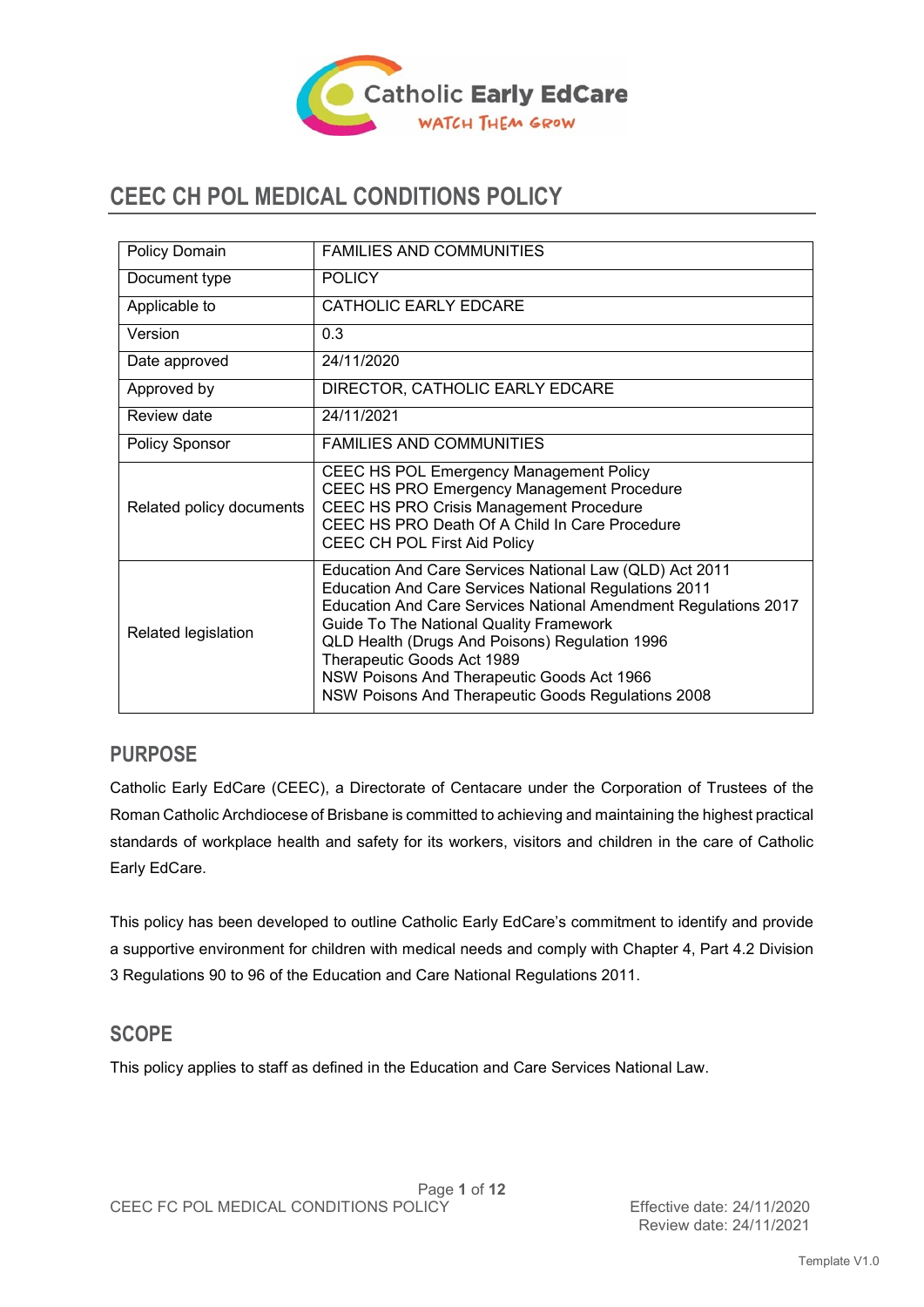# **1. POLICY STATEMENT**

- 1.1 This policy has been developed to assist Catholic Early EdCare to comply with the following Education and Care Regulations –
	- Regulation 90 Medical Conditions Policy
	- Regulation 91 Medical Conditions Policy to be provided to Parents
	- Regulation 92 Medication Record
	- Regulation 93 Administration of Medication
	- Regulation 94 Exception to authorisation requirement
	- Regulation 95 Procedure for administration of medication
	- Regulation 96 Self administration of medication
- **2. WHAT IS MEDICATION**
- 2.1 The Education and Care Regulations (Chapter 1 Regulation 4 Definitions) provide the following definition of 'medication' – "medication means medicine within the meaning of the Therapeutic Goods Act 1989 of the Commonwealth"

#### 2.2 The Therapeutic Goods Act provides the following definition of medicine – medicine means:

- a) therapeutic goods (other than biologicals) that are represented to achieve, or are likely to achieve, their principal intended action by pharmacological, chemical, immunological or metabolic means in or on the body of a human; and
- b) any other therapeutic goods declared by the Secretary, for the purpose of the definition of therapeutic device, not to be therapeutic devices.
- 2.3 Catholic Early EdCare recognise that school age children may self-administer products that are considered 'cosmetic goods' and not therapeutic goods and thus do not apply under this policy as they are not considered medication and/or medicine.
- **3. RESPONDING TO REQUESTS TO ADMINISTER PRESCRIPTION AND/OR NON PRESCIPTION MEDICATION**
- 3.1 Services are not obligated to adhere to a request from a Parent/Carer to administer medication however Catholic Early EdCare actively encourage that requests from Parent/Carers are accommodated as far as reasonably practical.
- 3.2 When a Parent requests the Service administer prescription and/or non-prescription medication to their child whilst in the care of Catholic Early EdCare, the first question that should be asked by the Service is whether child is experiencing an acute illness or has a diagnosed medical condition.
- 3.3 If responses indicate the child is experiencing an acute illness, discussions should be held as to whether the child is fit for care.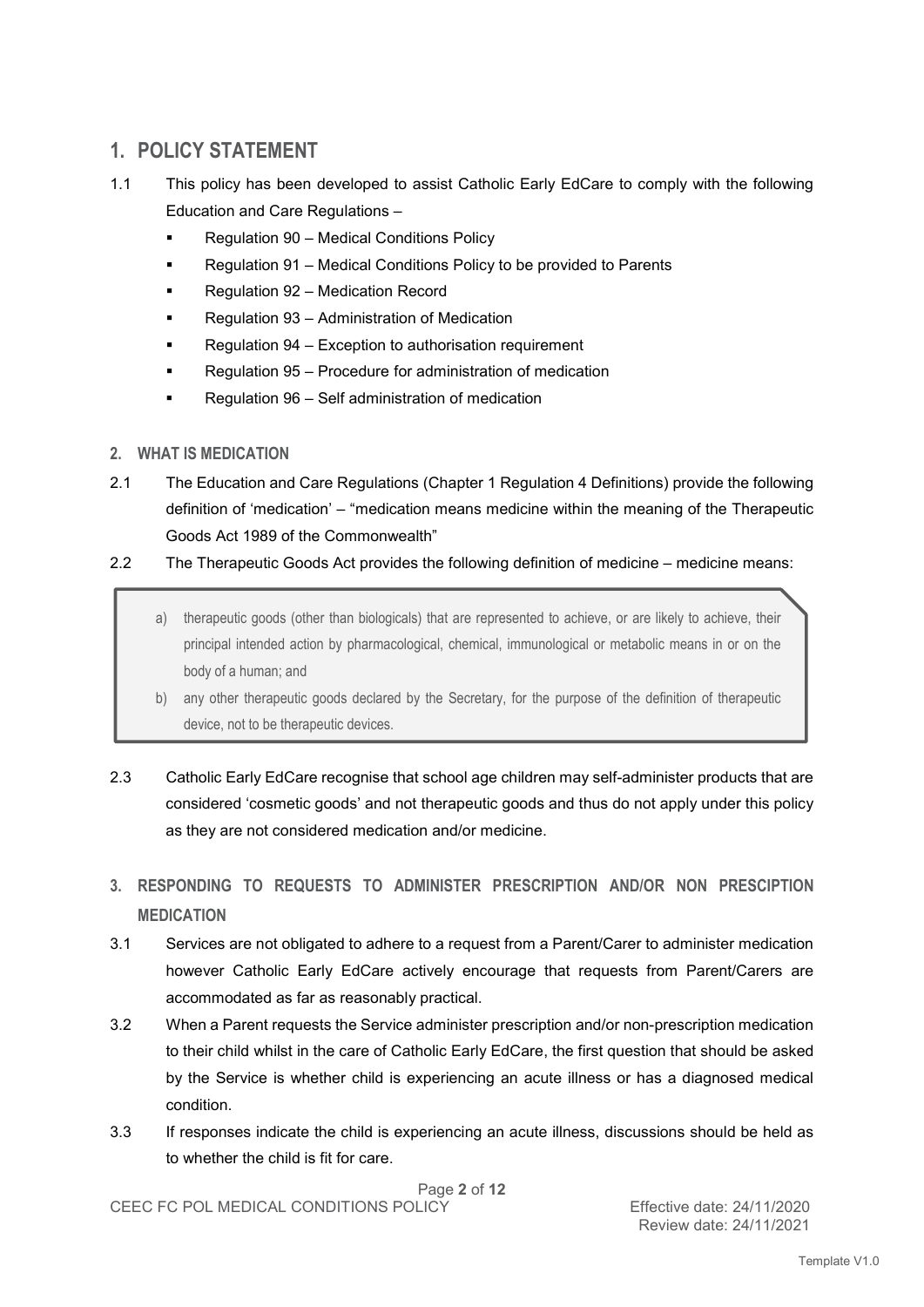- 3.4 If responses indicate the child has a diagnosed medical condition, the Service is required to ensure the following is completed –
	- Discuss with the Parent the expected length of the diagnosed medical condition
	- Completion of a CEEC CH FORM Risk Minimisation Plan (including implementation of the contained communication plan requirement)
	- Request an Action Plan is provided (if relevant)
	- Request a Medical Management Plan is provided to the Service
	- Completion of the CEEC CH FORM Authorisation to Administer and CEEC CH FORM Medication Administration (contained within the CEEC CH FORM Medication Record)
	- Ensure any provided Action Plan and/or Medical Management Plan is reviewed annually and updated if required
	- Ensure the completed CEEC CH FORM Risk Minimisation Plan is reviewed and updated at periods no greater than annually
	- Provide the CEEC CH POL Medical Conditions Policy to the Parent
	- Ensure emergency response posters for incidents such as asthma, choking, and first aid will be made available on site at services

#### **4. PRESCIPTION MEDICATION VS NON PRESCRIPTION MEDICATION**

4.1 For the purposes of this policy Catholic Early EdCare do not differentiate between prescription and non- prescription (over the counter etc.) medication and consider both to be 'medication' and/or 'medicine'.

#### **5. CEEC CH FORM AUTHORISATION TO ADMINISTER**

- 5.1 It is recommended any CEEC CH FORM Authorisation to Administer (contained within the CEEC CH FORM Medication Record) is reviewed for relevance/accuracy frequently by Service staff. For short term courses of medication for 'acute' illnesses etc. the form should only be considered as 'current' for the duration of the period the Parent/Carer/Medical practitioner identifies as the period for that course of medication. For long term medication administration, the form should be reviewed at periods no greater than per term however the form can be in place for the full operating year at a Service for a child with a diagnosed medical condition requiring long term medication administration or medication to be administered in the event of an emergency (e.g. asthmas/anaphylaxis).
- 5.2 A new CEEC CH FORM Authorisation to Administer (contained within the CEEC CH FORM Medication Record) must be completed upon enrolment for the following year for a child with a diagnosed medical condition.

#### **6. LABEL REQUIREMENTS FOR PRESCRIPTION and NON PRESCRIPTION MEDICATION**

6.1 Prescription and non-prescription medication provided to the Service is required to be labelled as per Regulation 95 – Procedure for administration of medication –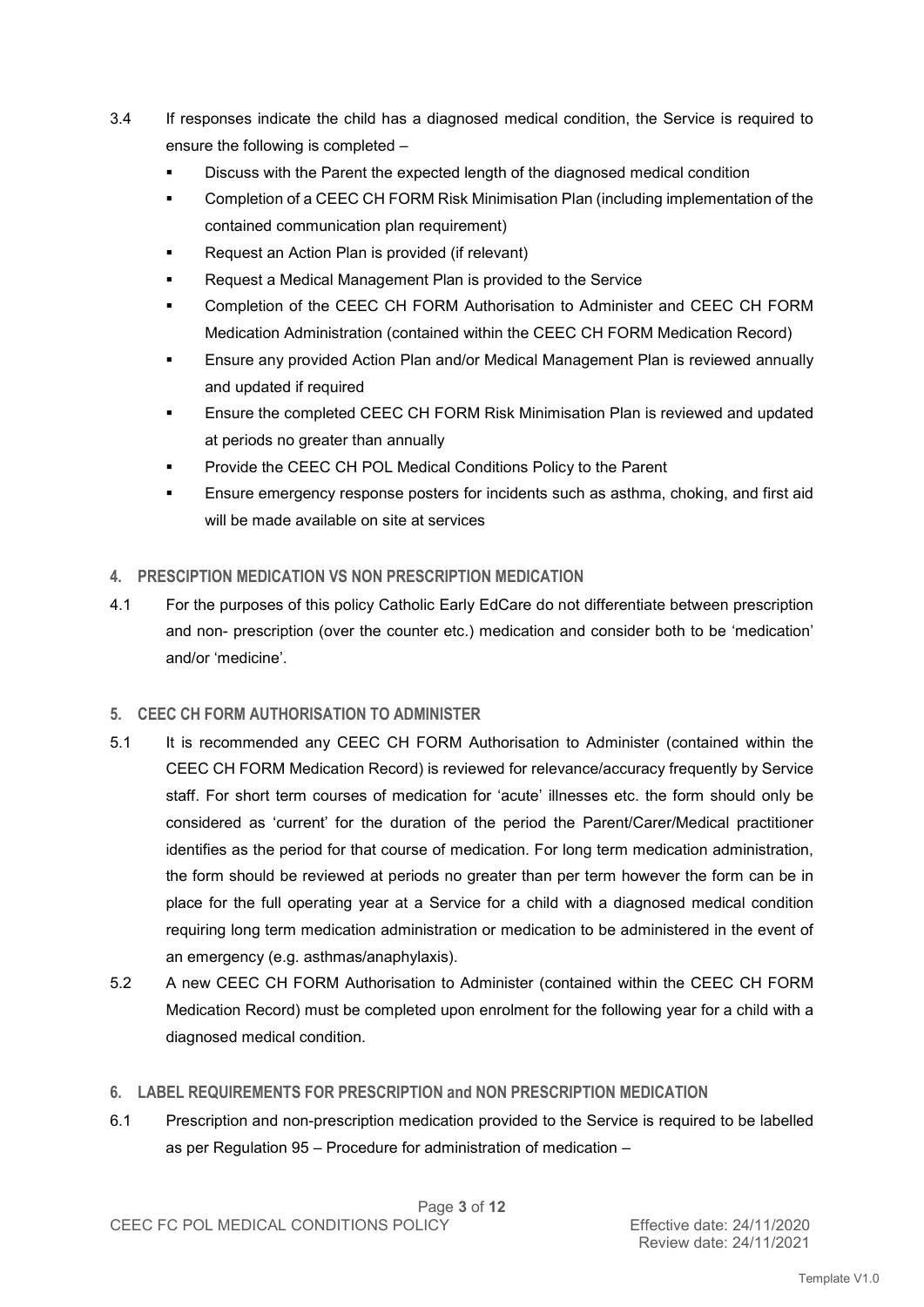- a) the medication must be administered
	- i. if the medication has been prescribed by a registered medical practitioner, from its original container, bearing the original label with the name of the child to whom the medication is to be administered, and before the expiry or use by date; or
	- ii. from its original container, bearing the original label and instructions and before the expiry or use by date; and
- b) the medication must be administered in accordance with any instructions
	- i. attached to the medication; or
	- ii. any written or verbal instructions provided by a registered medical practitioner.
- 6.2 Catholic Early EdCare require that all prescription medication is labelled by a pharmacist/ chemist and/or accompanied by a letter from a registered medical practitioner.
- 6.3 Catholic Early EdCare do not require non-prescription medication to be labelled by a pharmacist/chemist and/or accompanied by a letter from a registered medical practitioner, if the original manufacturer's product label is clear and provides a recommended dosage, and expiry or use by date.
- 6.4 In the event non-prescription medication is provided to the Service for administration without a pharmacist/chemist label and/or accompanied by a letter from a registered medical practitioner, Catholic Early EdCare staff will only be able to provide a dosage as per the guidelines on the original manufacturer's product label.
- 6.5 Directors and Coordinator may request Parent/Carers provide a pharmacist/chemist label and/or a letter from a register medical practitioner for non-prescription medication; at their discretion.

#### **7. ASTHMA AND/OR ANAPHYLAXIS MEDICATON**

- 7.1 For children with a diagnosed medical condition requiring an adrenaline auto injector and/or other specific prescription medication (including but not limited to an asthma puffer) for allergic reactions and/or anaphylaxis, it is requested the Parent/Carer provide this medication to the Service, be held on site for their child. It can be that (as per the CEEC CH FORM Risk Minimisation Plan) agreement is reached as to the location of the medication (adrenaline auto injector, asthma puffer etc.) and what steps will be taken to ensure it is brought to the Service for each attendance of the child.
- 7.2 Flexibility can be applied to the above request for OSHC Services. A school age child may be permitted to carry their adrenaline auto injector and/or asthma puffer etc. with them in their school bag and thus avoid having to provide an adrenaline auto injector to the school, to the OSHC etc. It can be that a child is determined by the Parent/Carer to be able to self-administer their asthma puffer etc. It is important however that the staff members at the Service are aware the child's adrenaline auto injector and/or asthma puffer is not held by the OSHC but accessible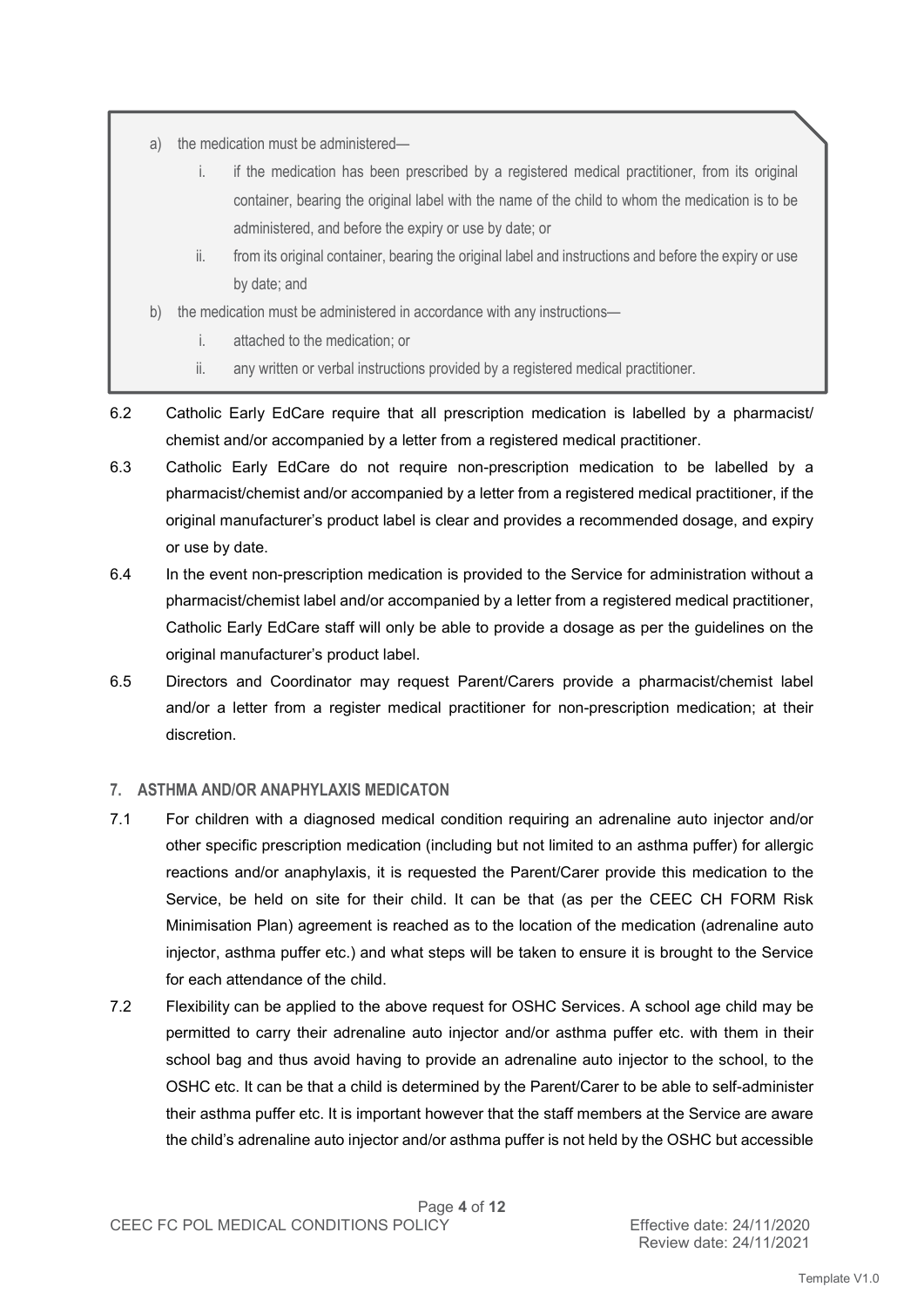in the child's school bag if required and this would be detailed in the CEEC CH FORM Risk Minimisation Plan.

- 7.3 If a child has a diagnosed medical condition that requires an adrenaline auto injector and/or other specific prescription medication (including but not limited to an asthma puffer) for allergic reactions and/or anaphylaxis and a Parent/Carers declines to provide such medication to the Service, or declines to provide access to this medication (i.e. it is not held by the child) this can bring into question the enrolment of the child. Such circumstances will need to be brought to the attention of the Area Manager for further discussion with the Parent/Carer.
- 7.4 In circumstances where a Parent/Carer indicates on an enrolment form that their child has an allergy or anaphylaxis but declines to provide an adrenaline auto injector or other prescribed medication, further discussions should be held with the Parent/Carer. It could be that the child has a diagnosed medical condition but it does not require an adrenaline auto injector (or other medication) as a 'treatment' or response. It can be that further discussion identify the child has not been diagnosed by a registered medical practitioner. In either instance, a Service may request further information in writing from a registered medical practitioner confirming the child has an allergy or anaphylaxis and that it doesn't require an adrenaline auto injector or other medication etc.

#### **8. ADMINISTERING MEDICATION**

- 8.1 Services must ensure that medication (whether prescribed medication or over the counter medication) is not administered to a child being educated and cared for by a Service unless—
	- The administration is authorised by a Parent/Carer; and a CEEC CH Form Authorisation to Administer Medication (contained within the CEEC CH FORM Medication Record) has been completed by a Parent/Carer
	- The medication is administered in accordance with regulation 95 or 96 of the Education and Care Regulations by the Service.
	- The medication is administered by two staff; one staff member administering, and one staff member witnessing and confirming the dosage given
		- ° For services that operate on a one educator model of care, the parent will be informed that there will be no witness available and will be required to sign acknowledging the administration on the next collection
	- The Parent/Carer request for dosage etc. is in accordance with any labelling, pharmacist/chemist label or accompanying letter from a registered medical practitioner (for prescription medication only)
	- The Parent/Carer request for use and dosage is in accordance with any original manufacturers label on the non-prescription medication
		- The product is in date (before expiry or use by date)
- 8.2 Services must ensure that written notice is given to a Parent/Carer or other family member of a child as soon as practicable if medication is administered to the child by a staff member under an authorisation (via the CEEC CH FORM Medication Administration contained within the CEEC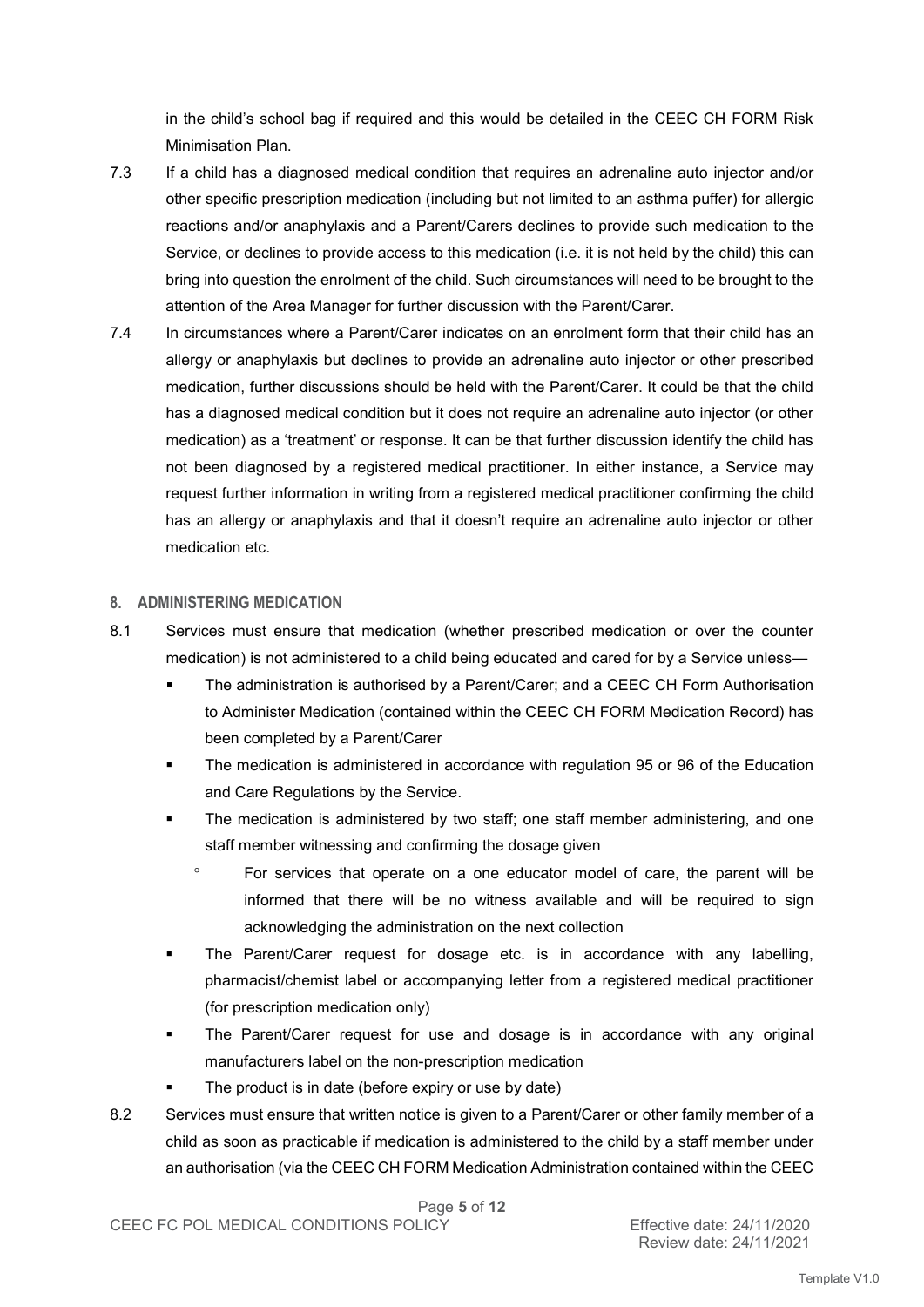CH FORM Medication Record). Services are also responsible for communicating to Parents/Carers any issues relating to fading or missing labelling on medication provided to the Service, content/level/number etc. of medication remaining, the need to replace/replenish medication etc. And where applicable ensuring medication is returned to Parents/Carers upon collection of their child from care.

#### **9. SELF ADMINISTERING MEDICATION**

- 9.1 Services will acknowledge that children (over preschool age) in the care of Catholic Early EdCare may be deemed able to self-administer medication (or be assisted in the selfadministration).
	- When acknowledging a child's ability to self-administer medication, the Service, caregivers and child must first communicate to establish a routine for administration; which will be documented in accordance with the Medical Management Plan, or Action Plan provided to the Service e.g. Child administers medication in front of staff members to ensure medication is administered effectively, medication administered at correct time/dosage.
- 9.2 Services are required to liaise with the Area Manager to arrange for staff members to receive relevant training in the administration of medication, where required or deemed necessary.
- 9.3 When witnessing, or assisting in the self-administration of medication, services must ensure the medication is administered according to the following practice –
	- In accordance with a Medical Management plan or Action Plan provided to the Service
	- For prescription medication, follow instructions on the pharmacy label and/or provided registered medical practitioner notes/plan
	- For non-prescription medication, follow instructions on the pharmacy label or provided medical practitioner notes/plan (if provided); or the instructions present on the original manufacturers label
	- Check the medication label (either pharmacist/chemical label and/or manufacturers label as relevant) prior to administration and confirm the contents match the label
	- Seek the advice of emergency services should the medication empty, be out of date, unreadable or label is missing
	- Administer medication with the authority of the Person in Day to Day Charge and in the presence of a witness (if not operating a one educator model service)
	- Consider contacting the emergency services should it be determined their attendance is required i.e. asthma, anaphylaxis/emergency administration of medication etc.
	- Complete the CEEC CH FORM Medication Administration form (contained within the CEEC CH FORM Medication Record)
- 9.4 Services must ensure that written notice is given to a Parent/Carer or other family member of a child as soon as practicable if medication is self-administered by a child under an authorisation (via the CEEC CH FORM Medication Administration contained within the CEEC CH FORM Medication Record).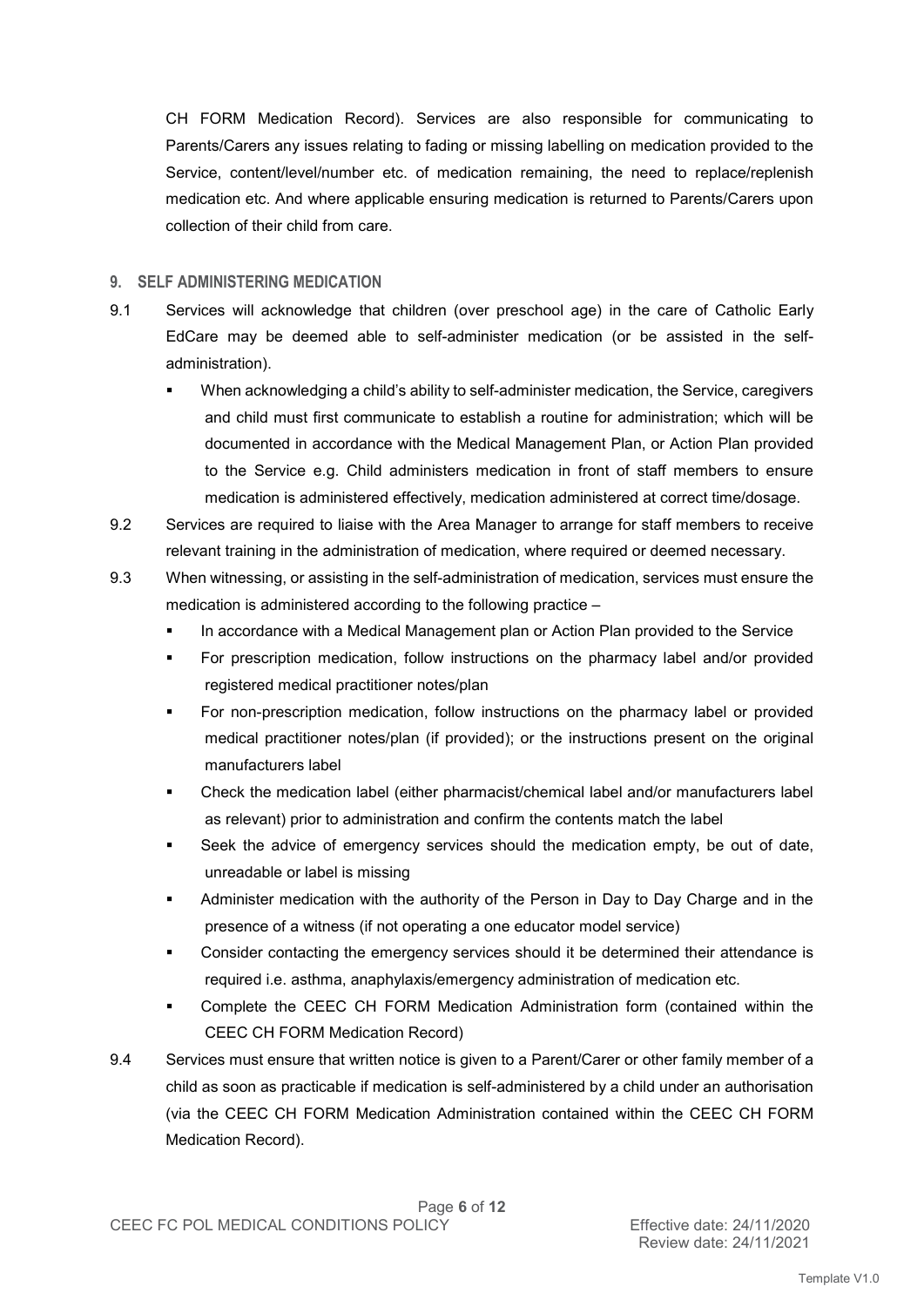9.5 The self-administration by school age children of products identified as cosmetic does not apply to this section

#### **10. ADMINISTERING MEDICATION IN AN EMERGENCY**

- 10.1 As per Regulation 94, Services may administer medication to a child without an authorisation in case of an anaphylaxis or asthma emergency, commensurate with the level of training the staff member has received. If medication is administered under this regulation, the Service must ensure that the following are notified as soon as practicable—
	- Emergency services
	- A Parent/Carer of the child

#### **11. MEDICAL MANAGEMENT PLAN**

- 11.1 It is a requirement under Regulation 90 that Approved Providers have a medical conditions policy that states the requirements for a Medical Management Plan. The position of Catholic Early EdCare is to request Parents/Carers provide a Medical Management Plan for their children if they have a medical condition diagnosed by a registered practitioner.
- 11.2 If a Parent/Carer declines to provide (or fails to provide) a Medical Management Plan for their child, this is to be brought to the attention of the Area Manager. A Parent/Carer does reserve the right to refuse to provide a Medical Management Plan.
- 11.3 In these circumstances, the Service should document, preferably in writing (via email etc.) the refusal/decision from the Parent/Carer not to provide a plan and keep a copy of this on the child's enrolment file for record keeping.

#### **12. RISK MINIMISATION PLANS**

- 12.1 Services (in collaboration with Parents/Carers) should complete individual Risk Minimisation Plans for children in the care of Catholic Early EdCare in accordance with Regulation 90 (Education and Care National Regulations); that is for children with diagnosed medical conditions including but not limited to asthma, anaphylaxis etc. However, Risk Minimisation Plans can also be developed for children without a diagnosed medical condition, if there is an identified need for the implementation of risk minimisation practices at the Service.
- 12.2 A Risk Minimisation Plan is to be implemented for any situation requiring a Medical Management Plan to be followed in the event of an incident relating to the child's specific health care need, allergy or relevant medical condition. Risk Minimisation Plans can be and should be developed for children who don't have/don't require a Medical Management Plan if there is an identified need for the implementation of risk minimisation practices relating to a child. Additionally, a Risk-Minimisation Plan is required to be developed in consultation with the Parents/Carers of a child
	- to ensure that the risks relating to the child's specific health care need, allergy or relevant medical condition are assessed and minimised; and
	- if relevant, to ensure that practices and procedures in relation to the safe handling, preparation, consumption and service of food are developed and implemented; and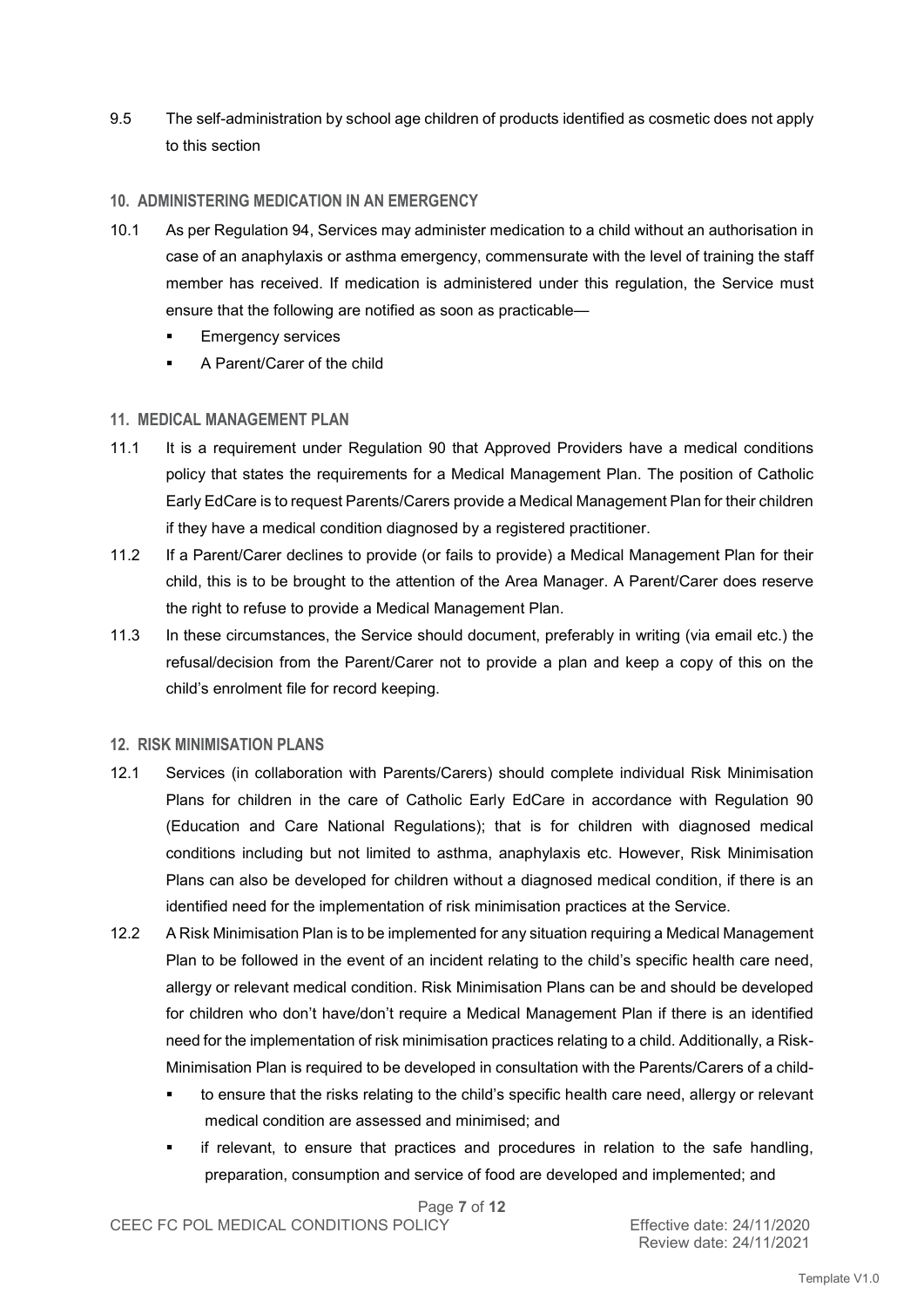- if relevant, to ensure that practices and procedures to ensure that the Parents/Carers are notified of any known allergens that pose a risk to a child and strategies for minimising the risk are developed and implemented; and
- to ensure that practices and procedures requiring that all staff members and volunteers to identify the child, the child's Medical Management Plan (if provided) and the location of the child's medication are developed and implemented; and
- to ensure that practices and procedures ensuring that the child does not attend the Service without medication prescribed by the child's medical practitioner in relation to the child's specific health care need, allergy or relevant medical condition are developed and implemented
- 12.3 Services will utilise the CEEC CH FORM Risk Minimisation Plan form
	- For the management of medical conditions including but not limited to asthma, diabetes or a diagnosis that a child is at risk of anaphylaxis
	- When a Parent/Carer provides a Medical Management Plan
	- When a Parent provides an 'action plan' to the Service
	- Following notification in a child's enrolment forms of a diagnosed medical condition
	- Following the provision of a Medical Management Plan or verbal or written notification that the child has been provided with a Medical Management Plan
	- Upon request to administer medication by a Parent/Carer (for prescribed medication and/or over the counter medication)
- 12.4 Services are required to implement practices that ensure all staff members and volunteers can identify children with risk minimisation plans/medical conditions/medication requirements. It is recommended the risk minimisation plan is displayed in the relevant room the child occupies whilst ensuring confidentiality is maintained.
- 12.5 Completed CEEC CH FORM Risk Minimisation Plan(s) are to be reviewed and updated as required at periods no greater than annually. It is a requirement that a new Risk Minimisation Plan be developed for a new enrolment year.

#### **13. FORMS**

- 13.1 Services will maintain the following completed forms (when required)-
	- CEEC CH FORM Medication Administration [for all prescribed and non-prescribed medication administered at the Service] (contained within the CEEC CH FORM Medication Record)
	- CEEC CH FORM Authorisation to Administer Medication (contained within the CEEC CH FORM Medication Record)
	- CEEC CH FORM Medication Record
	- CEEC CH FORM Risk Minimisation Plan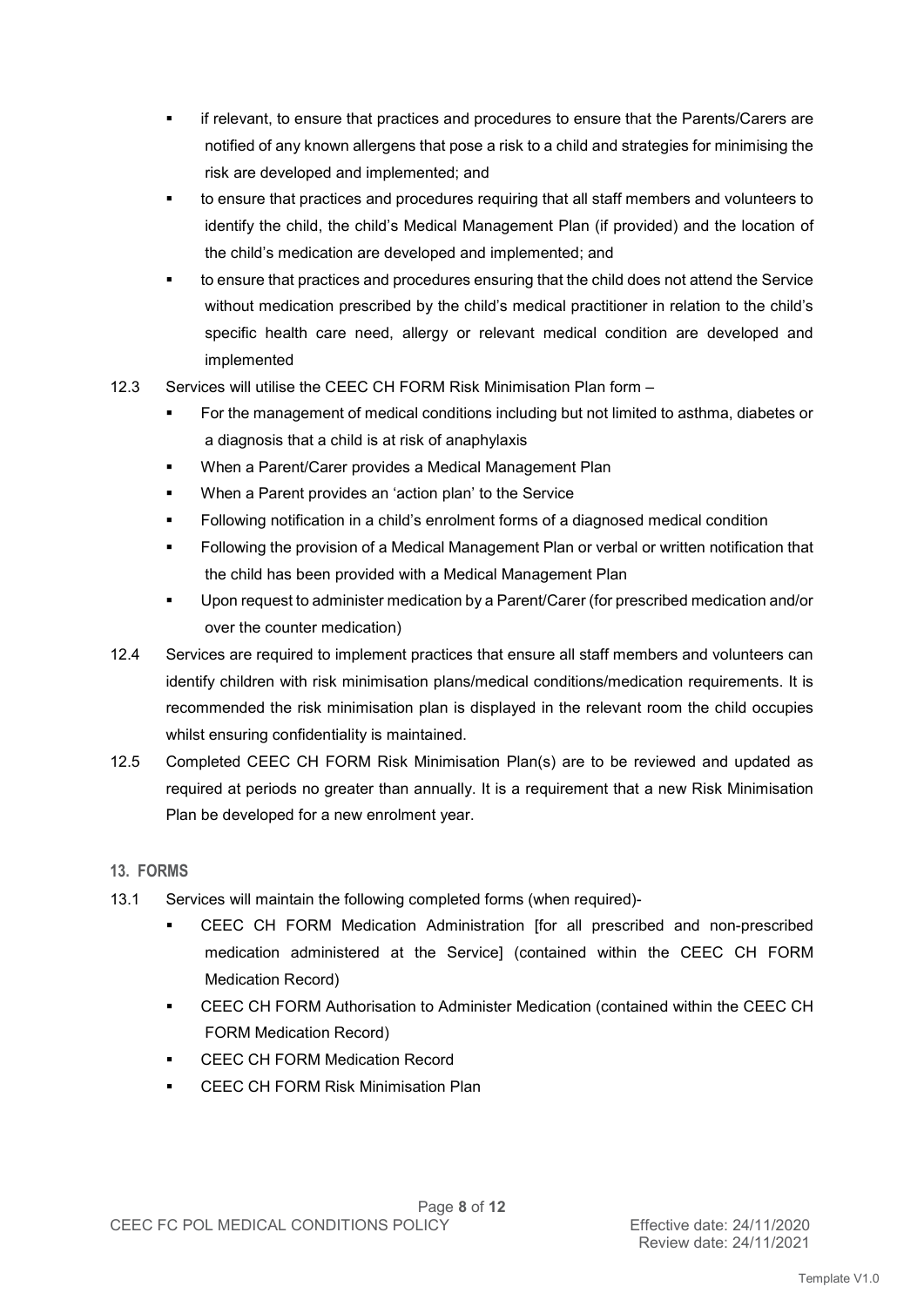#### **14. SERVICE COMMUNICATION PLAN**

- 14.1 Catholic Early EdCare Services will implement a communications plan for all Parents/Carers by reviewing enrolment forms and consulting with Parents/Carers to –
	- Identify children in the care of Catholic Early EdCare with a medical condition
	- Provide Parents/Carers a copy of the CEEC CH POL Medical Conditions Policy
	- Ascertain and implement a Medical Management Plan provided by a registered practitioner
	- **IDED 10** Identify children in the care of Catholic Early EdCare who require medication and for whom authorisation to administer medication is required to be provided by a Parent/Carer
	- To develop Risk Minimisation Plans specific and individual to the child
	- Request Parents/Carers regularly attend and/or communicate in writing to the Service any changes to the medical conditions/medications requirements for their child and update the risk minimisation plan accordingly
	- Communicate internally to all staff members the individual needs of children in the Service

#### **15. STORAGE OF MEDICATION**

- 15.1 Services will safely store all medications (prescribed and/or non-prescribed medication) provided by Parents/Carers that may require administration, in a manner that is inaccessible to children. The location of medications must be known, supervised and accessible to all staff members trained to administer; and stored in accordance with the manufacturers requirements/labelling.
- 15.2 Services are required to ensure medications provided by Parents/Carer are within date, labelled and advise Parents/Carers when the medication is approaching expiry and request replacement.

#### **16. MEDICATION TO BE AVAILABLE**

- 16.1 Services are required to monitor that children for whom a Parent/Carers has requested that medication been administered to their child, do not attend the Service without the medication and/or that sufficient quantity of medication has been provided to the Service by the Parent/Carer. Service staff should undertake to remind the Parent/Carer when additional/replacement medication is required.
- 16.2 Should a child require medication in an emergency and the Parent/Carers has not provided the medication or it has expired, the Service will immediately contact the emergency services or a register medical practitioner for advice and/or direction.

#### **17. UNUSED MEDICATION**

17.1 Services must ensure that all unused medication is returned to the Parent/Carer upon collection of the child; or if agreement has been reached to retain the medication at the Service, it shall be returned when expired or when no longer required (i.e. child no longer requires the medication or has departed the care of Catholic Early EdCare).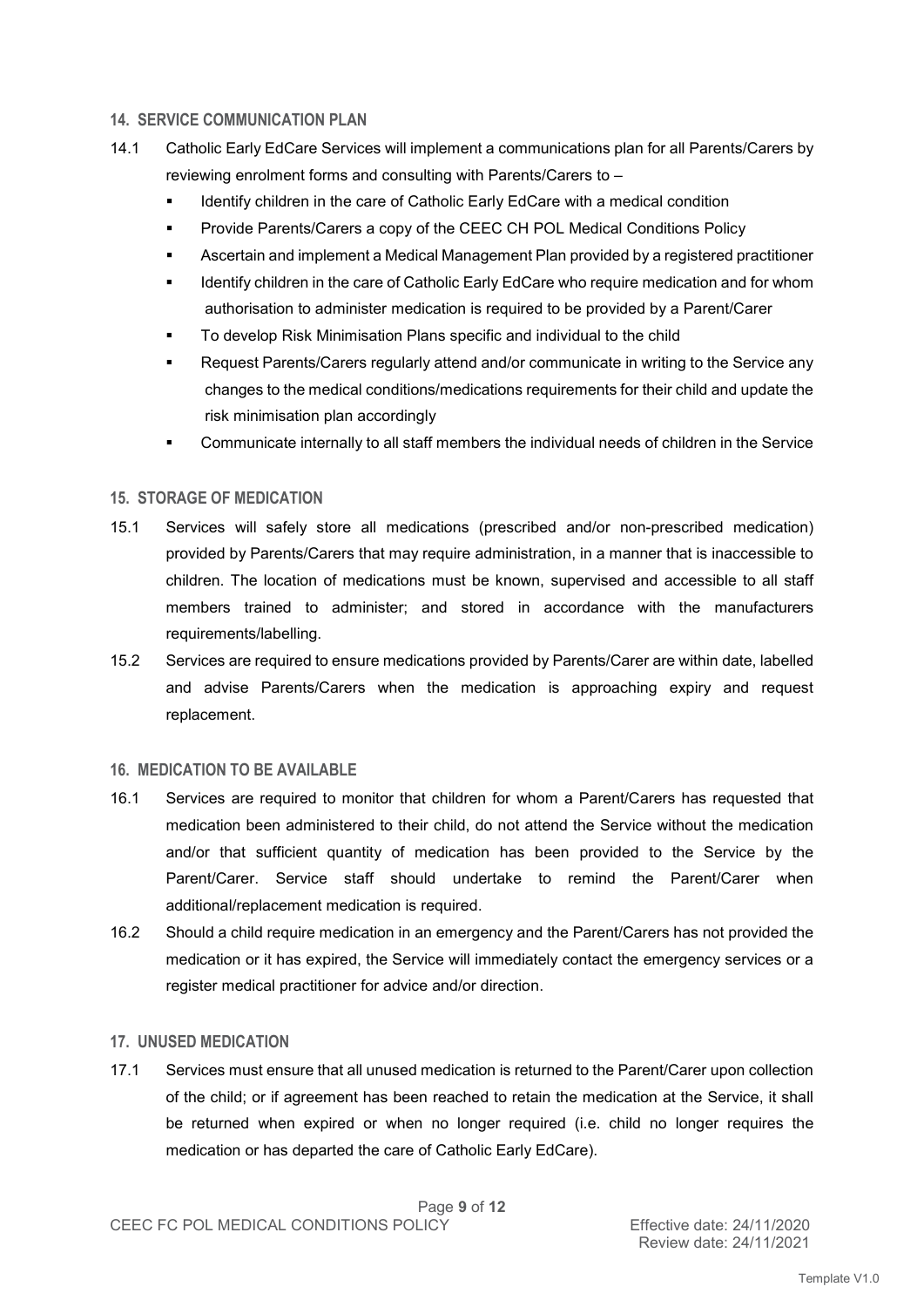#### **18. PARENT/CARERS**

- 18.1 Parents/Carers are requested to
	- Respect that Services are not obligated to adhere to a request from a Parent/Carer to administer medication
	- Adhere to the CEEC CH POL Medical Conditions Policy
	- Hand over medication in person to a staff member on arrival at the Service
	- Ensure all medication provided to a Service is labelled and where relevant, in its original packaging
	- Inform the Service if their child has a diagnosed medical condition(s)
	- Provide a Medical Management Plan for their child if they have a diagnosed medical condition (including but not limited to asthma and/or anaphylaxis)
	- Provide an 'action plan' to the Service upon request (if this is not included in the Medical Management Plan)
	- Assist Catholic Early EdCare to implement any Medical Management Plan provided by a medical practitioner via the completion of CEEC CH FORM Risk Minimisation Plan to develop plans specific and individual to their child
	- Assist with the completion of CEEC CH FORM Risk Minimisation Plan as required by Catholic Early EdCare
	- Provide a completed CEEC CH Form Authorisation to Administer Medication form (contained within the CEEC CH FORM Medication Record) as required by this policy for all prescription and non-prescription medication
	- Respect the right of a Director/Coordinator to request a pharmacist/chemist label be placed on non-prescription medication at their discretion
	- Communicate any changes to the medical conditions/medications requirements for their child and risk minimisation plan
	- Provide in writing any request for a child (over preschool age) to be responsible for selfadministering medication. This request requires the Parent/Carer to identify the guidelines and procedure for self-administration including storage location of medication, where and how it is to be administered and a completed the CEEC CH Form Authorisation to Administer Medication (contained within the CEEC CH FORM Medication Record). This request may also require the completion of a risk minimisation plan (CEEC CH FORM Risk Minimisation Plan). Consideration must be given by the Service in these instances to the risks approval may pose to others in the Service and generally it is not permitted that a child may carry the medication on their person.
	- Acknowledge that any completed CEEC CH FORM Risk Minimisation Plan(s) is to be reviewed and updated as required at periods no greater than annually. It is a requirement that a new Risk Minimisation Plan should be developed for a new enrolment year.
	- Must provide an up to date Health Record when completing the online Enrolment Form. If the record is not provided at this time the record must be provided to the service in person prior to the child's attendance.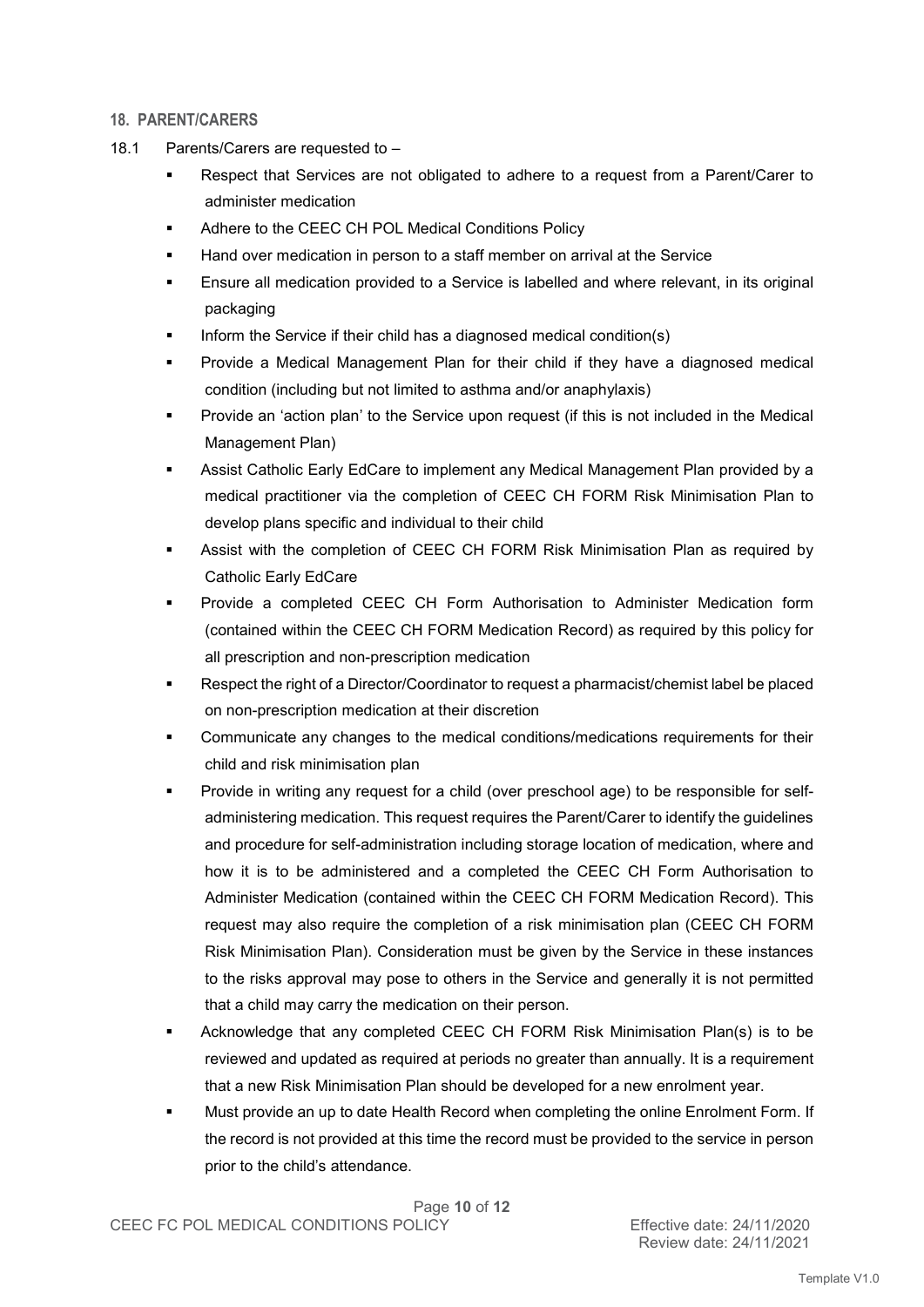**Provide authorisation for the service to seek emergency medical treatment and** ambulance transport if the service deems necessary.

# **19. SUPPORTING DOCUMENTS**

- 19.1 CEEC CH FORM Medication Administration (contained within the CEEC CH FORM Medication Record)
- 19.2 CEEC CH FORM Authorisation to Administer Medication (contained within the CEEC CH FORM Medication Record)
- 19.3 CEEC CH FORM Medication Record
- 19.4 CEEC CH FORM Risk Minimisation Plan

## **COMPLIANCE**

Breaches of this policy will be dealt with under Centacare's misconduct provisions, as stated in the Employment Guidelines Code of Conduct.

### **IMPLEMENTATION**

Centacare will place this policy on the Archdiocesan Intranet (AI). Directors and managers are responsible for ensuring that the appropriate communication of policies and supporting documents to staff has occurred. All staff are responsible for understanding and complying with this policy. Contact the Policy Sponsor for further interpretation of this policy.

## **DEFINITIONS**

| <b>Staff Member</b> | In relation to an education and care service, means any individual (other  |
|---------------------|----------------------------------------------------------------------------|
|                     | than a volunteer) employed, appointed or engaged to work in or as part of  |
|                     | an education and care service, whether as an                               |
|                     | Educator<br>٠                                                              |
|                     | Director/Coordinator<br>٠                                                  |
|                     | Nominated Supervisor;<br>٠                                                 |
|                     | Or otherwise.<br>٠                                                         |
| Educator            | Educator means an individual who provides education and care for children  |
|                     | as part of an education and care service.                                  |
| Medication          | Medication means medicine within the meaning of the Therapeutic Goods      |
|                     | Act 1989 of the Commonwealth. The Therapeutic Goods Act provides the       |
|                     | following definition of medicine – medicine means: (a) therapeutic goods   |
|                     | (other than biologicals) that are represented to achieve, or are likely to |
|                     | achieve, their principal intended action by pharmacological, chemical,     |
|                     | immunological or metabolic means in or on the body of a human; and (b)     |
|                     | any other therapeutic goods declared by the Secretary, for the purpose of  |
|                     | the definition of therapeutic device, not to be therapeutic devices.       |
| Responsible Person  | A Responsible Person is -                                                  |
|                     | The Approved Provider, or<br>٠                                             |
|                     | A person with management or control, or<br>٠                               |
|                     | A Nominated Supervisor, or<br>٠                                            |